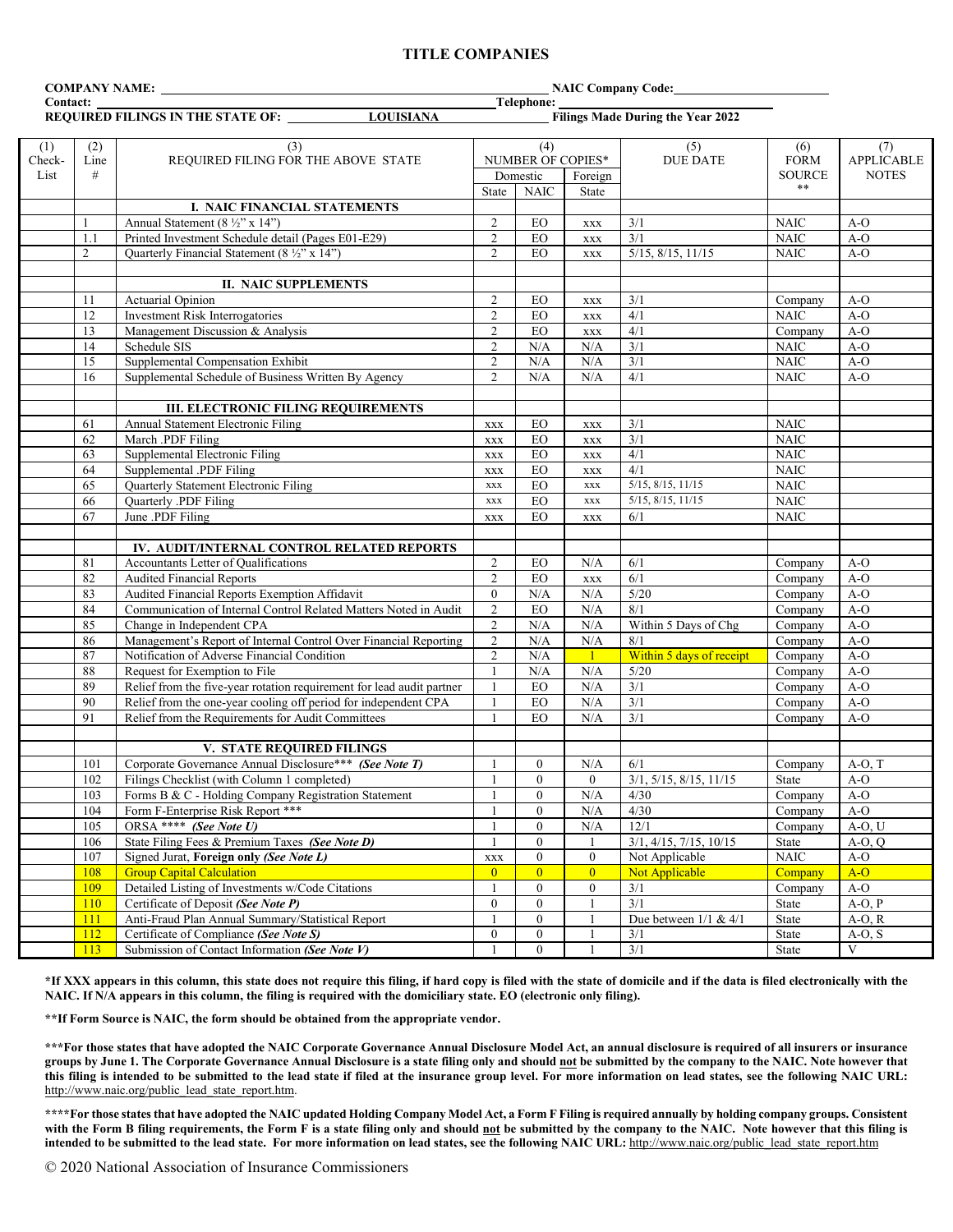**\*\*\*\*\*For those states that have adopted the NAIC Risk Management and Own Risk and Solvency Assessment Model Act, a summary report is required annually by insurers and insurance groups above a specified premium threshold. The ORSA Summary Report is a state filing only and should not be submitted by the company to the NAIC. Note however that this filing is intended to be submitted to the lead state if filed at the insurance group level. For more information on lead states, see the following NAIC URL:** [http://www.naic.org/public\\_lead\\_state\\_report.htm](http://www.naic.org/public_lead_state_report.htm)

**Highlighted items are new, or changes, for 2022.**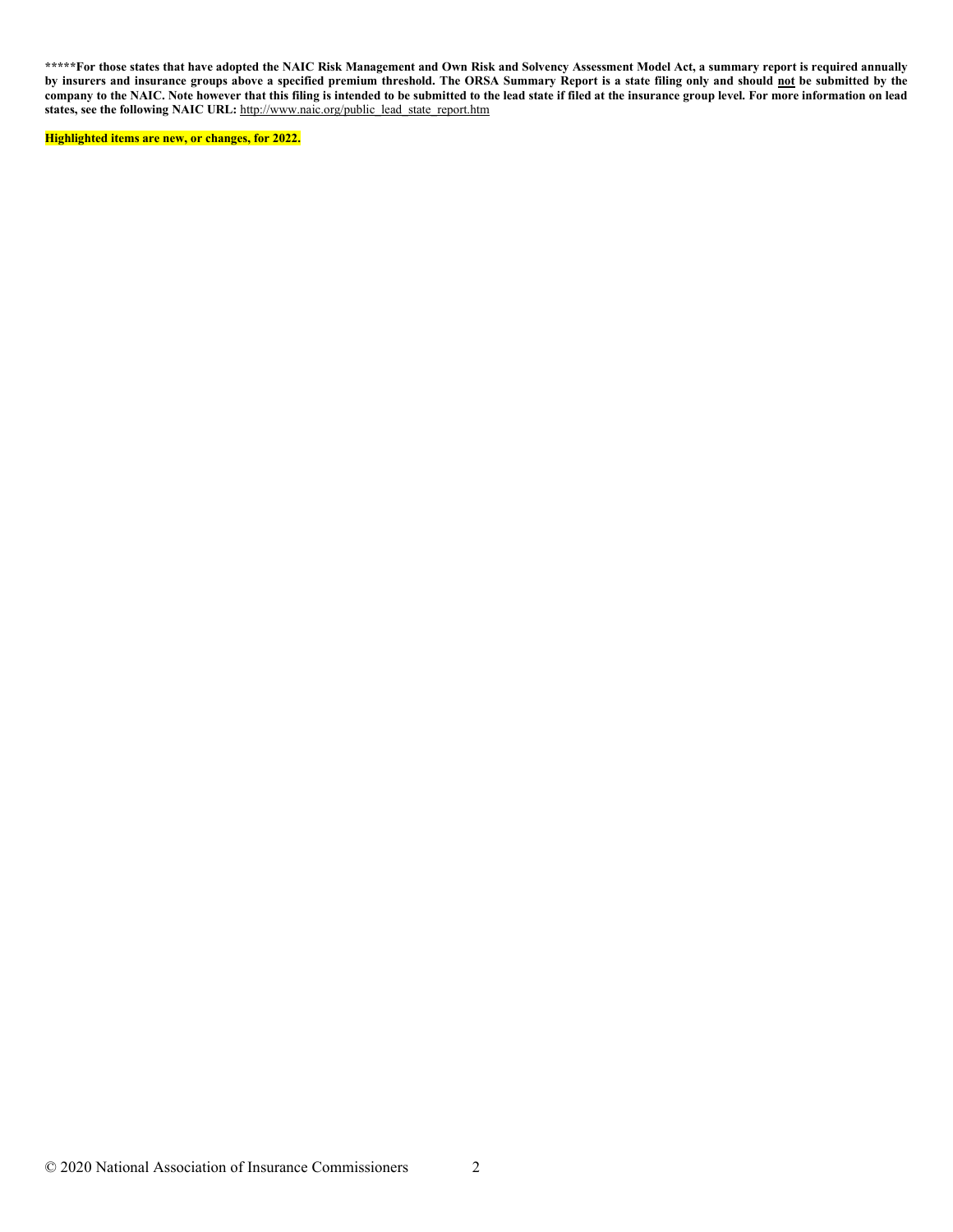| A            | Required Filings Contact Person:                                  | <b>Stewart Guerin</b><br>(225) 219-3929<br>squerin@ldi.la.gov                                                                                                                                                                                                                                        |                                                                                                                                                    |
|--------------|-------------------------------------------------------------------|------------------------------------------------------------------------------------------------------------------------------------------------------------------------------------------------------------------------------------------------------------------------------------------------------|----------------------------------------------------------------------------------------------------------------------------------------------------|
| B            | Mailing Address:                                                  | <b>MAILING</b><br>Louisiana Department of<br>Insurance<br><b>Administrative Services</b><br>P. O. Box 94214<br>Baton Rouge, LA 70804-9214                                                                                                                                                            | PHYSICAL<br>Louisiana Department of<br>Insurance<br><b>Administrative Services</b><br>1702 North 3rd Street<br>Baton Rouge, LA 70802               |
| $\mathsf{C}$ | Mailing Address for Filing Fees (Electronic Filing):              | \$1,000 Filing Fee, included in the Premium Tax Return (e-file). See<br>Note D below                                                                                                                                                                                                                 |                                                                                                                                                    |
| D            | Mailing Address for Premium Tax Payments (Electronic Filing):     | The Annual Premium Tax Statement (Form 1061) and Annual<br>Municipal Premium & Tax Report (Form 1076) should be filed online<br>through the LDI's Industry Access Portal:<br>https://ia.ldi.state.la.us/IndustryAccess/                                                                              |                                                                                                                                                    |
|              |                                                                   | These forms are no longer available on our website to download and<br>send by mail.                                                                                                                                                                                                                  |                                                                                                                                                    |
|              |                                                                   | Questions regarding premium taxes, or filing fees, should be directed<br>to Tommy Coco, (225) 342-1012, tcoco@ldi.la.gov                                                                                                                                                                             |                                                                                                                                                    |
| E            | Delivery Instructions:                                            | the next business day.                                                                                                                                                                                                                                                                               | All filings must be postmarked no later than the indicated due date. If<br>the due date falls on a weekend or holiday, the deadline is extended to |
| F            | Late Filings:                                                     | All filings not delivered in accordance with Note E above will be<br>considered late, and may be subject to regulatory action including<br>fines and/or suspension.                                                                                                                                  |                                                                                                                                                    |
| G            | Original Signatures:                                              | Original signatures required on all filings from Domestic companies.<br>Due to the ongoing COVID-19 pandemic, the LDI is accepting<br>be filed as soon as companies are able to do so.<br>Foreign companies should follow the NAIC Annual Statement                                                  | electronic signatures, but requires that hard copies with wet signatures                                                                           |
|              |                                                                   | Instructions.                                                                                                                                                                                                                                                                                        |                                                                                                                                                    |
| H            | Signature/Notarization/Certification:                             | Signatures of at least two principal officers are required for Annual<br>and Quarterly Statement filings, which should be original signatures,<br>manually signed by the appropriate corporate officers, have the<br>corporate seal affixed thereon where appropriate, and be properly<br>notarized. |                                                                                                                                                    |
|              |                                                                   | Due to the ongoing COVID-19 pandemic, the LDI is accepting<br>electronic notarization for financial filings provided that the<br>notarizations are made under the law (whether a regular provision or<br>an emergency provision) of the notary's jurisdiction.                                       |                                                                                                                                                    |
| $\bf{I}$     | Amended Filings:                                                  | Amended items must be filed within 10 days of their amendment,<br>along with an explanation of the amendments. If there are signature<br>requirements for the original filing, same should be followed for any<br>amendment.                                                                         |                                                                                                                                                    |
| J            | Exceptions from normal filings:                                   | Foreign companies shall supply a written copy of any exemption or<br>filing due date to receive such from Louisiana. Domestic companies<br>shall apply at least 10 days prior to the original due date.                                                                                              | extension received by its state of domicile at least 10 days prior to the                                                                          |
| K            | Bar Codes (State or NAIC):                                        | Not Applicable                                                                                                                                                                                                                                                                                       |                                                                                                                                                    |
| L            | Signed Jurat: (Foreign)                                           | Not Applicable                                                                                                                                                                                                                                                                                       |                                                                                                                                                    |
| M            | <b>NONE Filings:</b>                                              | "NONE" Filings are not required.                                                                                                                                                                                                                                                                     |                                                                                                                                                    |
| ${\bf N}$    | Filings new, discontinued or modified materially since last year: | None                                                                                                                                                                                                                                                                                                 |                                                                                                                                                    |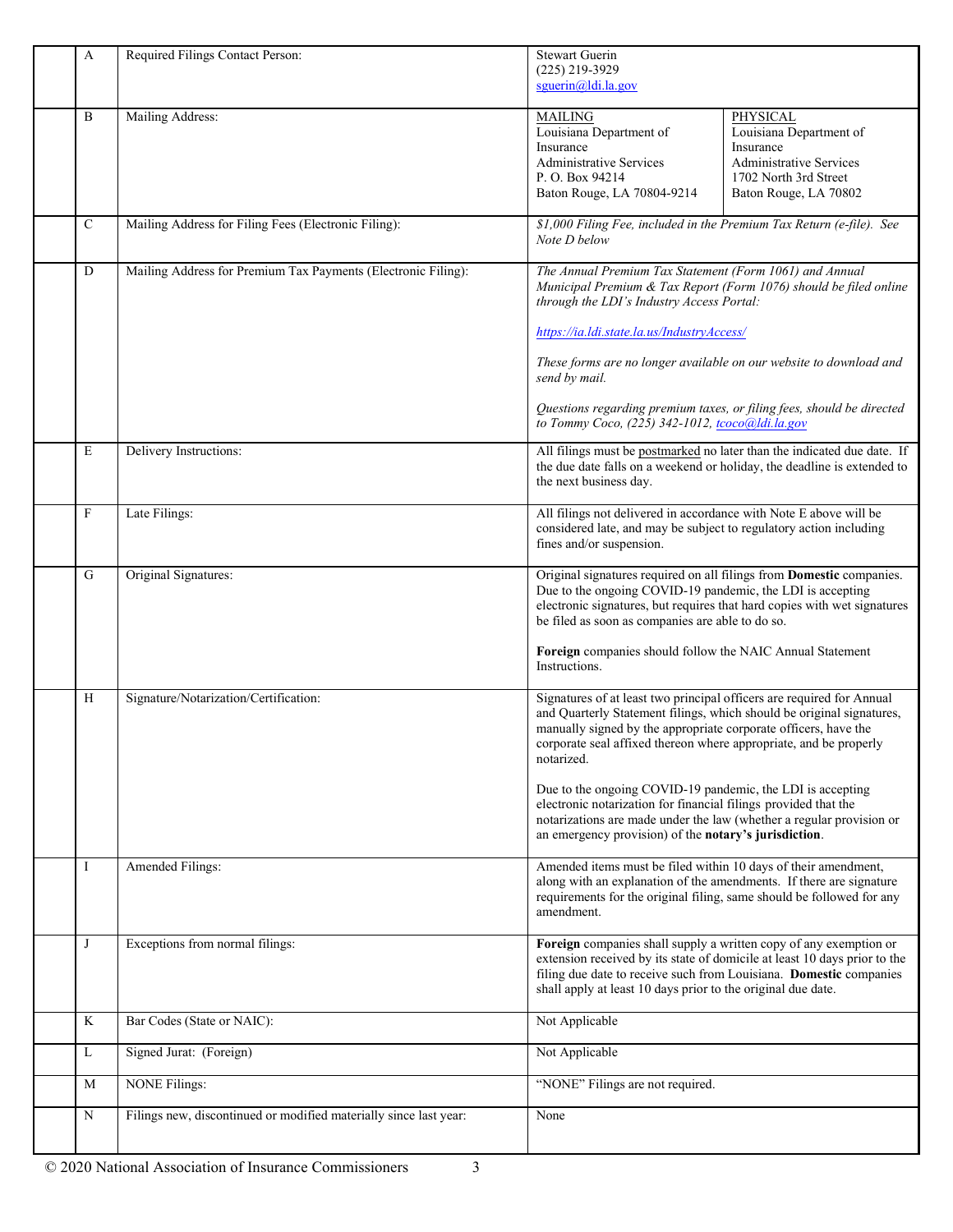| $\overline{O}$ | Physical Street Address:                                        | 1702 North Third Street<br>Baton Rouge, LA 70802                                                                                                                                                                                                                                                                                                                                                                                                                                                                                   |
|----------------|-----------------------------------------------------------------|------------------------------------------------------------------------------------------------------------------------------------------------------------------------------------------------------------------------------------------------------------------------------------------------------------------------------------------------------------------------------------------------------------------------------------------------------------------------------------------------------------------------------------|
| P              | Certificate of Deposit (Electronic Filing):                     | Insurers shall submit a Certificate of Deposit issued by the insurer's<br>domiciliary state (dated no earlier than 12/31/2020) to the following<br>email address: administrativeservices@ldi.la.gov                                                                                                                                                                                                                                                                                                                                |
|                |                                                                 | Questions regarding statutory deposits should be directed to Ashley<br>Sharkey, (225) 342-1259, Ashley. Sharkey@ldi.la.gov                                                                                                                                                                                                                                                                                                                                                                                                         |
| Q              | Reduction of tax when certain investments are made in Louisiana | For those insurers taking such a credit on its Louisiana premium taxes<br>under LRS 22:832, evidence of a qualifying Louisiana investment<br>may be established by a deposit receipt, bank statement, a letter, or<br>other written documentation from the depository institution verifying<br>that funds were deposited in Louisiana (Upon request). File Form<br>1068C at the address listed in Note D above.                                                                                                                    |
| $\mathbb{R}$   | Anti-Fraud Plan (Electronic Filing):                            | Effective 1/1/2011, every insurer and HMO is required to file an anti-<br>fraud plan with the Commissioner under LRS 22:572.1. Subsequent<br>to the initial filing, each insurer or HMO is required to annually file<br>both a supplemental report and an annual summary report. Please see<br>Advisory Letter #2010-02 for further information.<br>LDI "Industry Access Portal, Anti-Fraud Plans Module"<br>https://ia.ldi.state.la.us/IndustryAccess/<br>(Questions regarding anti-fraud plan related filings should be directed |
|                |                                                                 | to Mike Calamari, (225) 219-9759, mcalamari@ldi.la.gov)                                                                                                                                                                                                                                                                                                                                                                                                                                                                            |
| S              | Certificate of Compliance (Electronic Filing):                  | Each insurer shall electronically submit a Certificates of Compliance<br>from its domiciliary state to the following email address:<br>administrativeservices@ldi.la.gov.                                                                                                                                                                                                                                                                                                                                                          |
| T              | Corporate Governance Annual Disclosure:                         | Act No. 304 of the 2015 Louisiana Regular Legislative Session<br>requires the submission of a Corporate Governance Annual<br>Disclosure.                                                                                                                                                                                                                                                                                                                                                                                           |
|                |                                                                 | Please contact Stewart Guerin with any questions, (225) 219-3929,<br>sguerin@ldi.la.gov                                                                                                                                                                                                                                                                                                                                                                                                                                            |
| U              | <b>ORSA Summary Report:</b>                                     | Act No. 196 of the 2015 Louisiana Regular Legislative Session<br>requires certain insurers to file an ORSA Summary Report.                                                                                                                                                                                                                                                                                                                                                                                                         |
|                |                                                                 | Please contact Stewart Guerin with any questions, (225) 219-3929,<br>sguerin@ldi.la.gov                                                                                                                                                                                                                                                                                                                                                                                                                                            |
| V              | Submission of Contact Information (Electronic Filing):          | No later than March 1 each year, all risk bearing entities must provide<br>an annual certification for certain contact types. The information on<br>contact types is include in Regulation 117.                                                                                                                                                                                                                                                                                                                                    |
|                |                                                                 | How to provide annual certification. The LDI will use the existing<br>Licensee Contacts Module of the Industry Access System for the<br>updates and the annual certification. A risk bearing entity may use the<br>Licensee Contacts Module or the Uniform Certificate of Authority<br>Corporate Amendment Form 14 to notify the LDI of changes to the<br>contact information but the annual certification will only be available<br>through the Licensee Contacts Module of the Industry Access System.                           |
|                |                                                                 | See the following link for further information:<br>https://ldi.la.gov/industry/company-licensing/company-contact-<br>changes                                                                                                                                                                                                                                                                                                                                                                                                       |
|                |                                                                 | Please direct any contact information question to the Division of<br>Company Licensing, (800) 259-5300.                                                                                                                                                                                                                                                                                                                                                                                                                            |

# **General Instructions For Companies to Use Checklist**